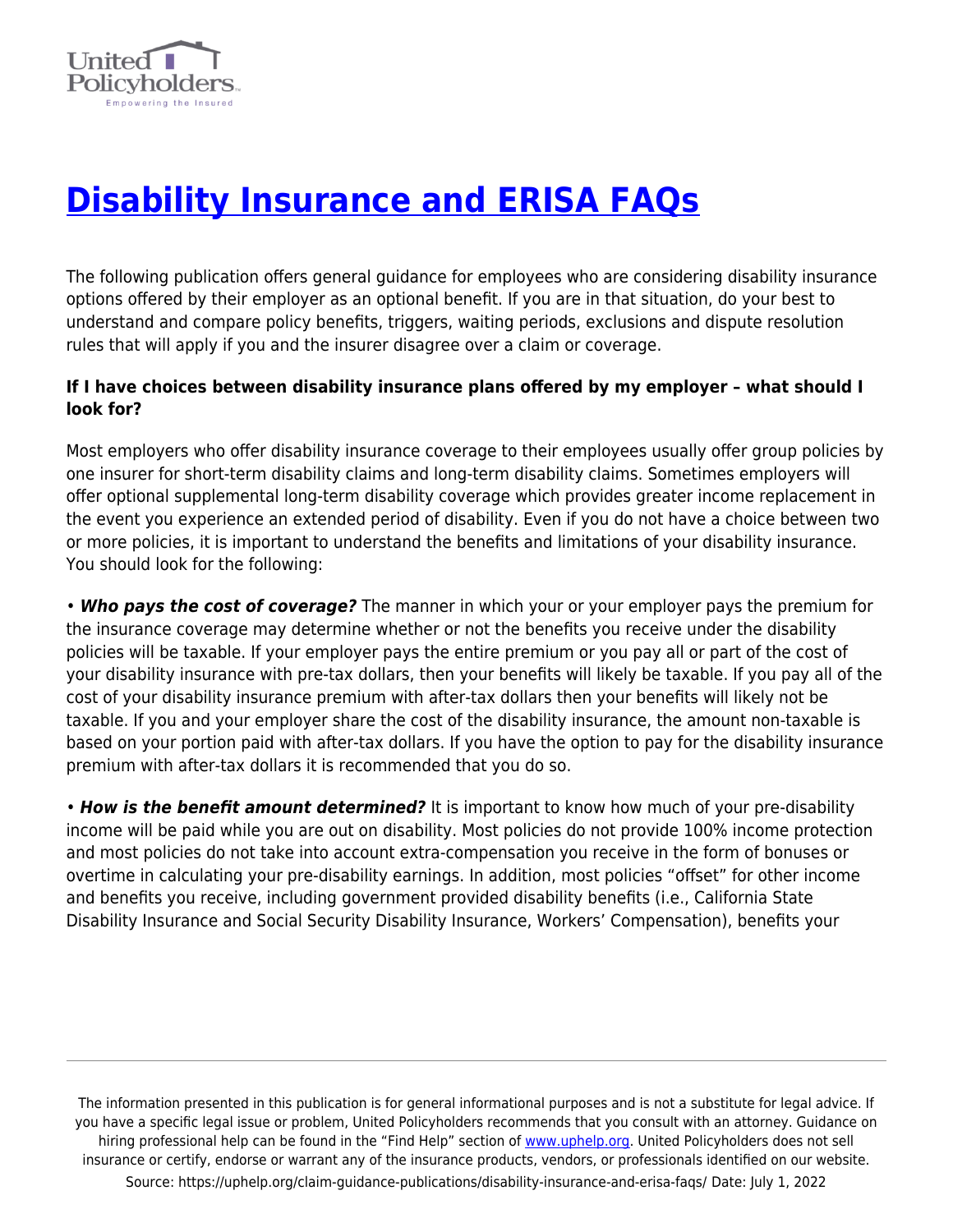

family members receive on account of your disability (i.e., Dependent Social Security Disability Insurance), retirement benefits, and wages earned from other employment. For example, if your policy provides you 60% of you pre-disability earnings which comes out to \$5,000/month and you receive \$3,000/month in State Disability Insurance benefits, then the benefit you will receive under the disability policy is \$2,000.

• *For how long will you receive benefits?* Most short-term disability policies provide income protection following the 7th day of disability and up to 6 months or 1 year. Most long-term disability policies provide income protection from after 6 months or 1 year to age 65 or your Social Security Retirement Age, which can be found here: http://www.socialsecurity.gov/retire2/agereduction.htm. However, some policies will only provide coverage for a certain number of years which would not provide income protection until you are eligible for retirement.

• *What are the policy's limitations on coverage?* Most policies do not cover all kinds of disabilities. As a general matter, most policies exclude coverage for disabilities caused by pre-existing conditions where you received care or treatment for the medical condition in the 3, 6, or 12 months preceding the date you became covered under the policy. However, most policies will not deny a claim on the basis of a pre-existing condition if you have been insured for more than 12 months before becoming disabled. California law prohibits insurers from applying a pre-existing condition limitation to a claim where the insured has been covered by the policy for 24 months. Additionally, most policies will only pay benefits for 24 months where the disability is classified as being caused by a "Mental Illness," the definition of which varies from policy to policy. Other conditions sometimes limited in disability policies include neuromusculoskeletal conditions, chronic fatigue syndrome, fibromyalgia, drug addiction and alcoholism, and certain self-reported disabilities not supported by "objective medical evidence."

## **If a dispute arises over benefits under a policy I got through my employer, what do I need to know?**

Most employer-provided disability plans that are funded by group insurance policies are governed by a federal law known as the Employee Retirement Income Security Act of 1975 (ERISA). ERISA will not apply, however, if your employer is a church or government entity. If ERISA governs your claim and the claims administrator denies your benefits, it is important to be aware of the following considerations:

• *The Plan's Appeal Procedure*. You should immediately request the Summary Plan Description and

The information presented in this publication is for general informational purposes and is not a substitute for legal advice. If you have a specific legal issue or problem, United Policyholders recommends that you consult with an attorney. Guidance on hiring professional help can be found in the "Find Help" section of [www.uphelp.org.](http://www.uphelp.org/) United Policyholders does not sell insurance or certify, endorse or warrant any of the insurance products, vendors, or professionals identified on our website. Source: https://uphelp.org/claim-guidance-publications/disability-insurance-and-erisa-faqs/ Date: July 1, 2022